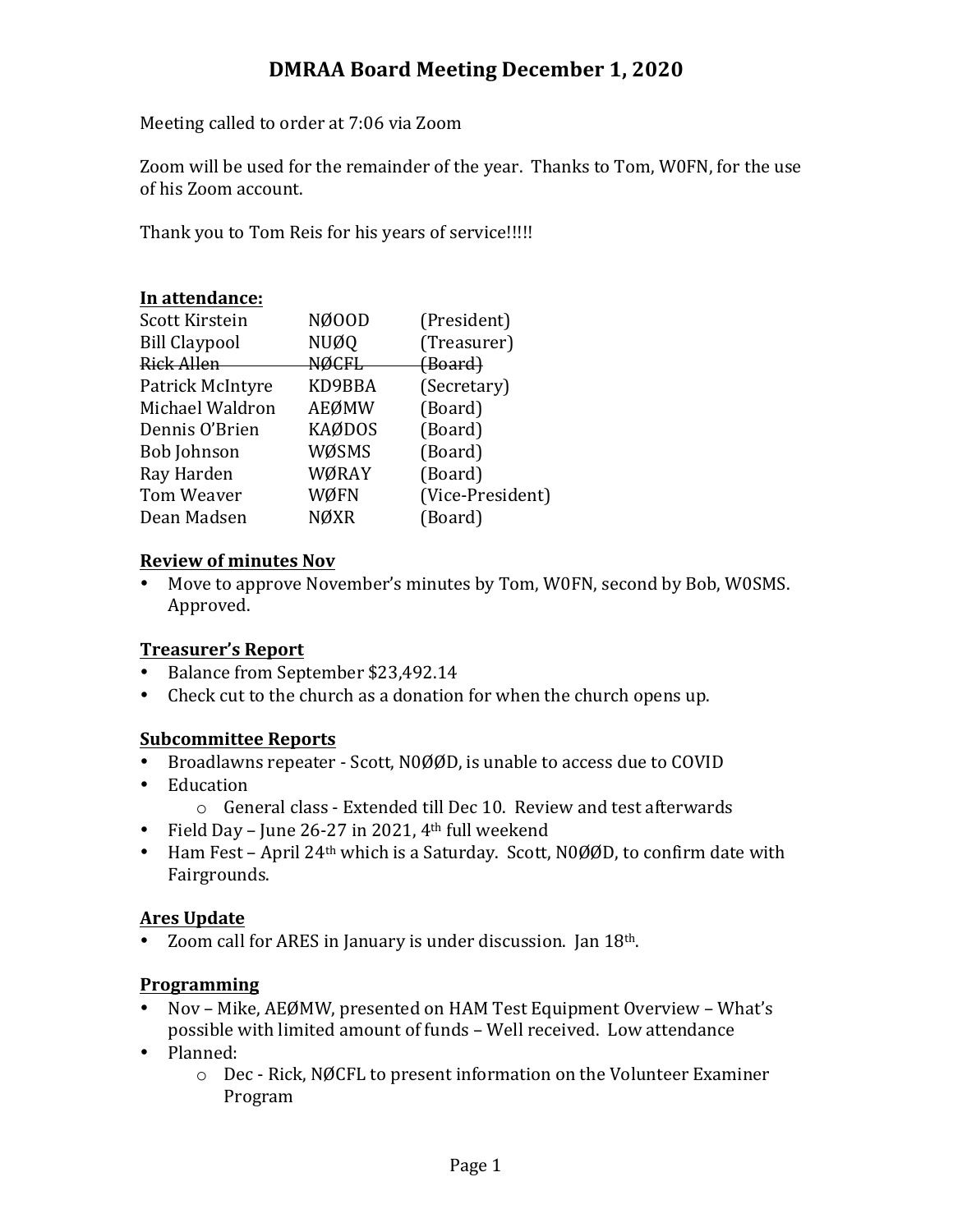# **DMRAA Board Meeting December 1, 2020**

- $\circ$  Jan Tom, WØFN, to check with Fred on EME presentation tentative
- $\circ$  Feb Virtual Reality presentation from MechDyne Dennis, KAØDOS, will check with the owner if this date is acceptable since he requested an alternative date. Confirmed for the  $23^{\text{rd}}$ .
- $\circ$  March (tentative) National weather service storm spotting. Need to confirm with NWS.
- Other Ideas:
	- $\circ$  Personal projects that people are working on?
	- $\circ$  Members give Virtual HAM Shack Tour

### **Fort Des Moines**

- Desks being built for operating stations.
- Tower install
	- $\circ$  Need 3 days to install tower dig hole, pour concrete, set tower
	- $\circ$  Bore hole in ground 30 inch diameter
	- $\circ$  Would like club participation in the form of
		- Membership assisting in the installation
		- Club funding of \$1000.00. Most would be spent this fall. One time expense.
		- Known expenses:
			- Renting the equipment to bore the hole for the base. There are 2 options:
				- $\circ$  Larger equipment is \$400 for rental and transport.
				- $\circ$  Smaller equipment is \$200 but no transport fee
			- Concrete 1 yard \$140/yard. Only 1 yard incurs a trip fee of \$100 for a total of \$240
			- May need new coax, guy rope, other Misc expense.
	- $\circ$  Motion by Bob to allocate \$1000.00 for antenna install. Seconded by Ray o Discussion:
		- Ft DSM has solid funding for 2 yrs. Commitment for funding also for 2022 for 2 years.
		- Help establish the education part of Fort Des Moines Mission
		- Use club station for field day with a change of class to the  $Echo$ Class. Allows early setup of equipment. More operating, less setup and troubleshooting. Echo Class is a home station running emergency power.
		- Once tower is up, provides opportunity to run special events outside of Field Day. Expands educational content of the Fort's mission.
		- Potential repeater site?
		- Is this a club station or not? Need to codify this.
		- $\blacksquare$  Time limit on the funds to the last weekend in June, Field day.
		- Call the question all in favor. Motion carries.